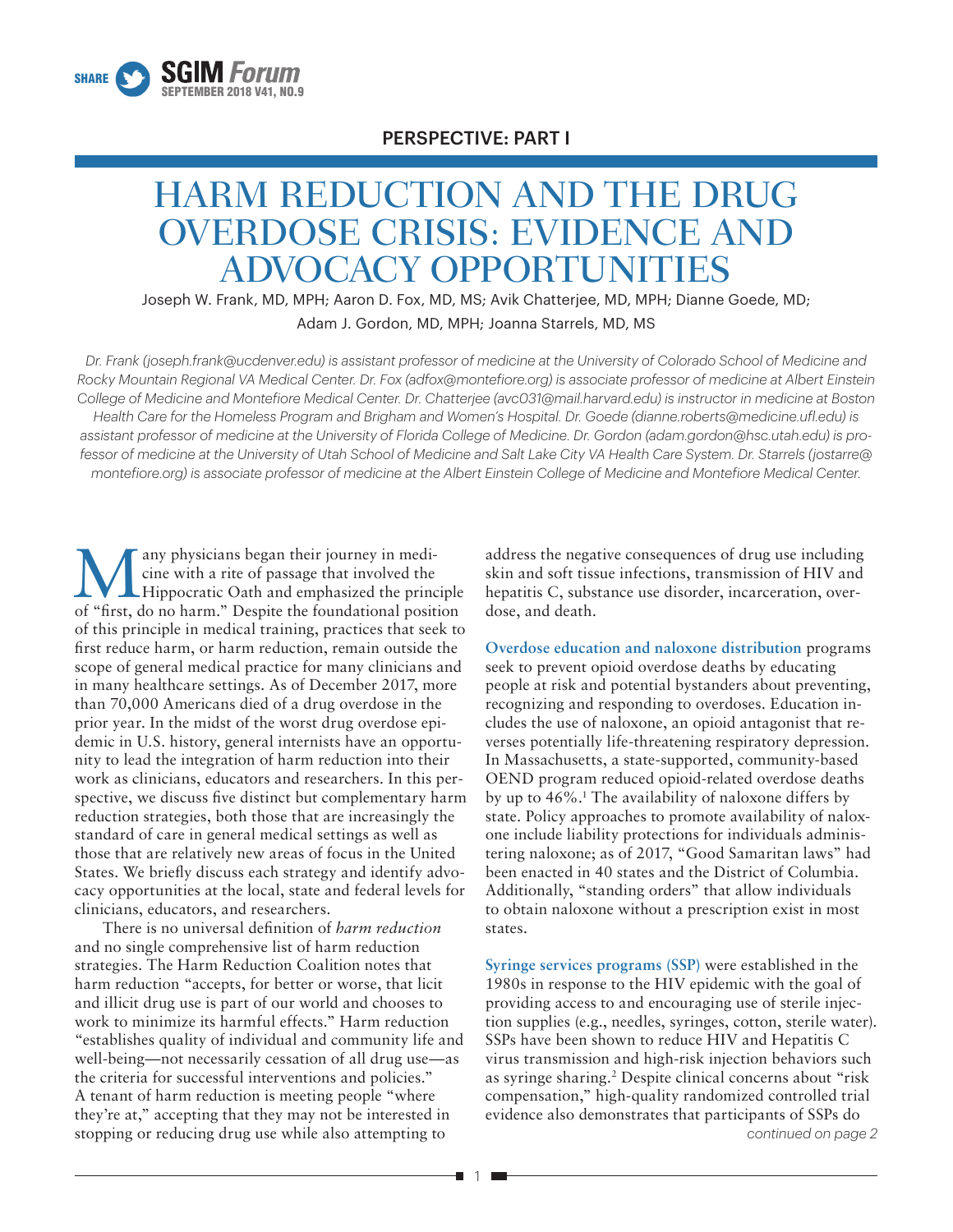### PERSPECTIVE: PART I *(continued from page 1)*

not increase injection frequency. As of 2015, there were 228 SSPs in the United States. Federal law currently gives states and local communities, under limited circumstances, the opportunity to use federal funds to support certain components of SSPs while prohibiting use of federal funds from being used to purchase sterile needles or syringes.

#### **Supervised injection facilities (SIF)**

are legally sanctioned facilities where people who use intravenous drugs can inject pre-obtained drugs under supervision. Typically, facilities have well-lit stalls, sterile injection equipment, and staff who can respond to overdose or other emergencies. Services may also include assessment and referral to primary health care, addiction treatment or other social services; and exchange of needles. Evidence from cohort and modeling studies suggests that SIFs are associated with lower overdose mortality (88 fewer overdose deaths per 100,000 person-years), 67% fewer ambulance calls for overdoses, and a decrease in HIV infections. Effects on hospitalizations are unknown.3 No SIFs currently exist in the United States. Several cities, including Philadelphia, New York City, and San Francisco, are moving forward with plans to open SIFs though these efforts will require navigation of local, state and federal regulations.

# **Low threshold buprenorphine**

**access** refers to relaxing criteria and expectations for a patient to be treated with buprenorphine for opioid use disorder (OUD) with a goal of engaging patients who may otherwise not receive care. Higher threshold approaches to buprenorphine treatment can impose barriers to care by setting rules about patient selection (e.g., excluding patients who use benzodiazepines), participation in psychosocial treatments, or frequency of monitoring (e.g., requiring daily medication pick-

up). In a prospective study of a low threshold buprenorphine program in New York City, rates of retention and induction-related adverse events were consistent with prior studies of office-based treatment.<sup>4</sup> Barriers exist to implementing low threshold buprenorphine access. To prescribe buprenorphine, clinicians must complete 8-24 hours of training and confirm their capacity to refer patients for counseling and other services. Prescribers must adhere to patient limits and specific federal record keeping requirements. Some Medicaid programs require frequent urine drug testing and participation in psychosocial treatment.

**Fentanyl testing** allows individuals to test a substance prior to use to determine whether it contains the highly potent synthetic opioid. As of November 2017, past year overdose deaths involving synthetic opioids such as fentanyl more than doubled to nearly 28,000; deaths due to synthetic opioids are now the most common cause of drug overdose. Studies have shown that individuals who use drugs report willingness to use test strips.<sup>5</sup> However, no test strip is approved by the Food and Drug Administration, and test quality may vary. We are not aware of studies of the impact of fentanyl test use on subsequent substance use or risk of overdose. Recent legislation in Rhode Island and Maryland has legalized the possession of fentanyl testing strips, which may be considered drug paraphernalia. In California, funding has been made available by the state public health department to provide test strips at the state's syringe exchange program.

Clearly, there is tremendous variation in the current status of each harm reduction strategy. For general internists interested in incorporating harm reduction into their practice or improving access to these strategies in their community, efforts should

focus on implementation of practices that are relatively mainstream (i.e., naloxone), advocacy when policy does not reflect the state of the evidence, and research when additional evidence is needed. These efforts must be tailored to the individual strategy and its context. For example, advocates of supervised injection facilities in several U.S. cities must engage their local communities to identify the neighborhoods (or the specific neighborhoods) where pilot sites will be located. On a broader scale, several harm reduction strategies will require legislation at the state and federal level to remove barriers to expansion. For example, expansion of low threshold buprenorphine will remain challenging until lawmakers change state-specific Medicaid policy (e.g., prior authorization, mandatory urine testing) or federal regulations on patient limits for individual buprenorphine prescribers.

Across all strategies and settings, a harm reduction approach seeks to end the stigma that can prevent people who use drugs from seeking care. Terms such as *addict* or *drug-seeker* can reinforce stereotypes or negative feelings about patients and perpetuate this stigma. Person-first language, such as *person who injects drugs,* and appropriate diagnostic terms, such as *opioid use disorder*, are essential for maintaining a professional, patient-centered dynamic.

General internists care for patients with substance use disorders and see the harms of both substance use and of the complications that are more likely when that substance use is stigmatized. As clinicians, educators and researchers, general internists seek to identify and address the underlying conditions that led to the current drug overdose crisis. We must also advocate for improved access to harm reduction strategies so that our patients live to see those conditions improve.

*continued on page 3*